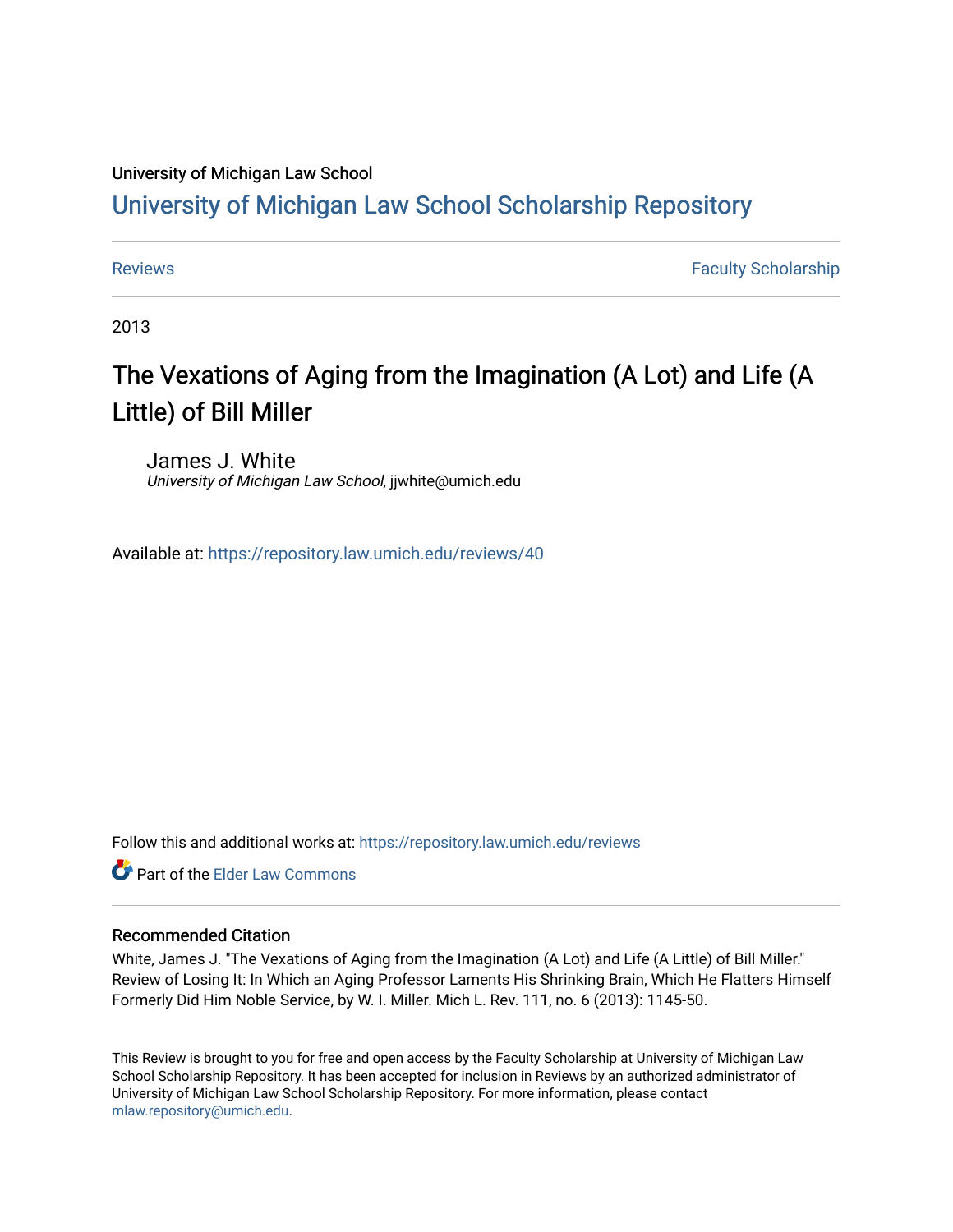# **THE VEXATIONS OF AGING FROM THE IMAGINATION (A LOT) AND LIFE (A LITTLE) OF BILL MILLER**

#### *James J. White*\*

Losing It: In Which an Aging Professor Laments His Shrinking Brain. By *William Ian Miller.* New Haven and London: Yale University Press. 2011. Pp. viii, 328. \$27.

#### **INTRODUCTION**

Bill Miller<sup>1</sup> has done something quite uncommon, possibly singular: he has become a prominent law professor by writing books that have nothing to do with the law. His books do not even have the remote relation to law that books by philosophers or historians can claim. Having studied medieval history before law school and achieved law school tenure by teetering on the edge of law in his work on Icelandic sagas, Miller jumped the fence completely in his books *The Mystery of Courage*, *The Anatomy of Disgust*, and *Faking It*. He has never returned. Presumably, this Review earned a place in an issue devoted to "law books" only because the student editors could not swallow the heresy that a member of a law faculty—who, believe it or not, teaches property—could be writing about something unrelated to law.

Where in the academic literature do Miller's books on courage, faking, and disgust, and his latest book, on old age, fit? Certainly, those who describe his latest book *Losing It: In Which an Aging Professor Laments His Shrinking Brain* as an autobiography are wrong. Of course Miller, in his most engaging, neurotic manner, uses his own real and imagined experiences as examples, but those examples do not make an autobiography. All of his books take behaviors that everyone has experienced directly (disgust and faking) or vicariously (courage), and disassemble them to show their qualities and demonstrate our ignorance—is a Japanese soldier who has been trained from youth to fight to the death exhibiting "courage" when he heads into battle? These books belong to psychology or maybe sociology. Bill Miller is a fine lawyer, but he is an even better psychologist.

*Losing It* could be titled "Denial and Acceptance." The main theme of the book is introduced by a quotation from *The Tempest*: "And as with age

 $\overline{a}$ 

1. Thomas G. Long Professor of Law, University of Michigan Law School.

 <sup>\*</sup> Robert A. Sullivan Professor of Law, University of Michigan Law School. Miller suggested me for this Review not because I am informed, but because I could be trusted as a friend to not go too hard on him. As the oldest "active" member of the Michigan Law faculty, my daily experience as a geezer, or what I can remember of it from one day to the next, does give me relevant, firsthand experience. The word "active" is in quotation marks to warn the reader not to infer too much physically or mentally from that word; it means only that I am not yet formally retired.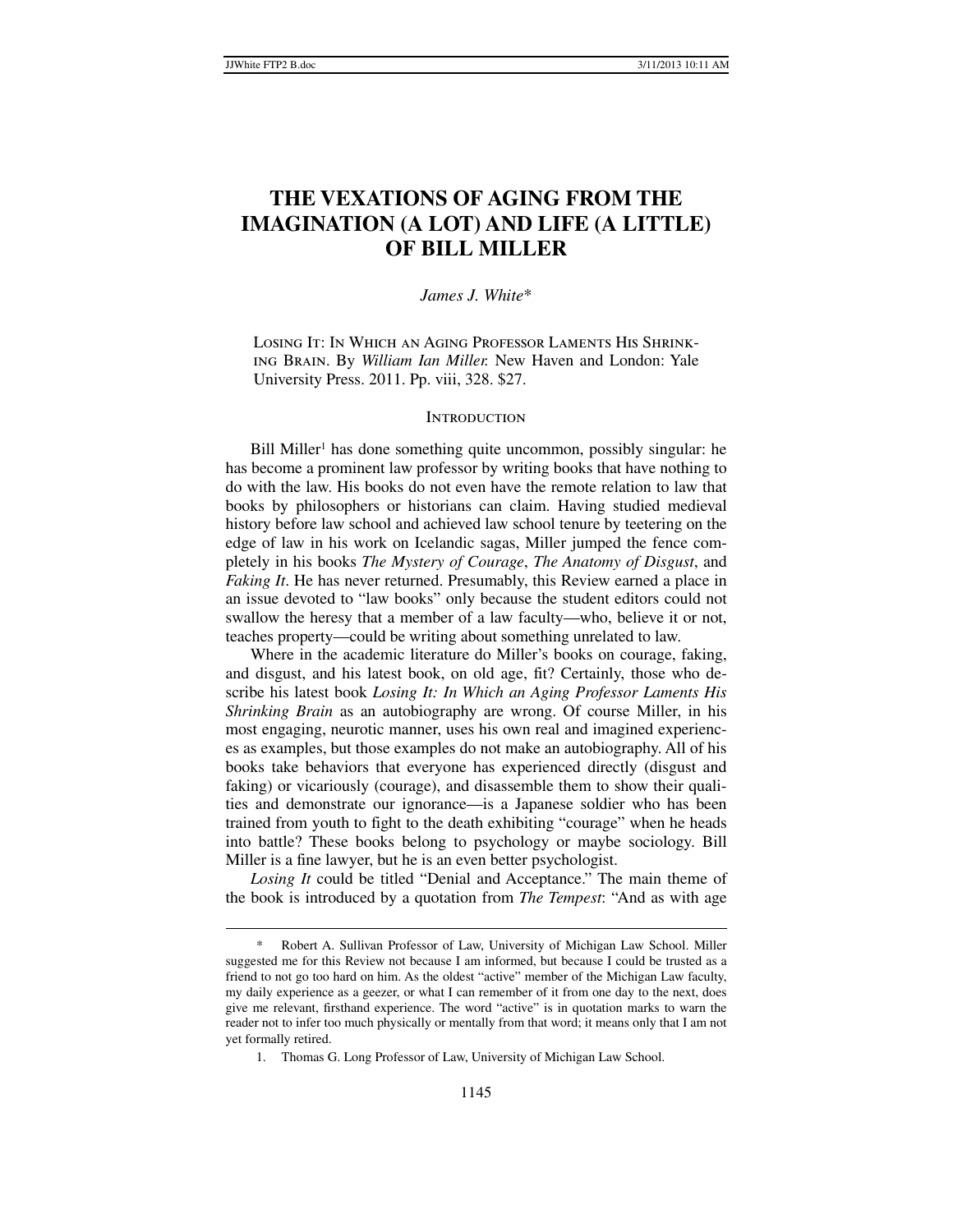his body uglier grows, So his mind cankers."2 Bill traces (and exaggerates) both our mental and our physical decline. And he firmly rejects the thought that there is any redeeming or offsetting virtue in growing old. Through references to biblical and ancient Icelandic characters, Miller rounds out his case not only for the decline that the aged suffer but also for their capture by unbecoming thoughts and behavior; in his view they are peevish, selfish, mean spirited, and generally unhappy. But as I will suggest, we should be skeptical of these claims and skeptical even that Miller really believes them to be true.

Unlike all of the other reviewers of this book, I am a good friend of Bill, and I recognize many of the book's examples from personal conversations with him. I have listened to his extensive, neurotic complaints about his knees, back, and memory. So I have more context than others, but I am also constrained from saying what a harsh critic might given my knowledge of Bill's extremely thin skin—a trait displayed last winter when an unfriendly reviewer dismissed the book as the whining of an aging baby boomer.

That critic was wrong. Bill is not whining; he is doing here what he did before in *Courage* and *Disgust*. He is showing the complexity of something commonly thought to be simple. By forcing us to abandon denial and to recognize the daily manifestations of our decline, he is doing something that he did not have to do in his other books: he is attacking our psychological defenses. Understand that Miller is not really complaining about his own mental and physical decline (that is, whining). Rather, his mischievous purpose is to raise our self-appreciation so that we can all be as miserable as he pretends to be.

#### I. Seeing Ourselves and Others

#### A. *The Body*

In the very first chapter, Miller makes plain that very old people are very ugly. He makes the point with a brief and sharp picture: a woman so old and ugly that she drove the four-year-old Billy Miller to tears out of fear that he would become like her. "The wrinkles, the blotched skin, the gnarled hands that reached to pat my head, the wart with a hair like a dog's whisker sticking out of it . . . the thick glasses that monstrously magnified the eyes, the goiter on the neck" (p. 17). I doubt that big Billy really remembers all of that, or that any people like her really lived in Green Bay sixty years ago, but even if the description is exaggerated, the effect is perfect. We get it: to the very young, the very old are grotesque. A Hollywood director could not improve on Miller's image. That image, and others like it, give life and spice to Miller's writing. It helps that he goes an unkind step beyond the bounds of decency in describing the old woman.

 $\overline{a}$ 

 <sup>2.</sup> P. vi (quoting William Shakespeare, The Tempest act 4, sc. 1, at 47 (A.C. Liddell ed., London, Longmans, Green & Co. 1891)).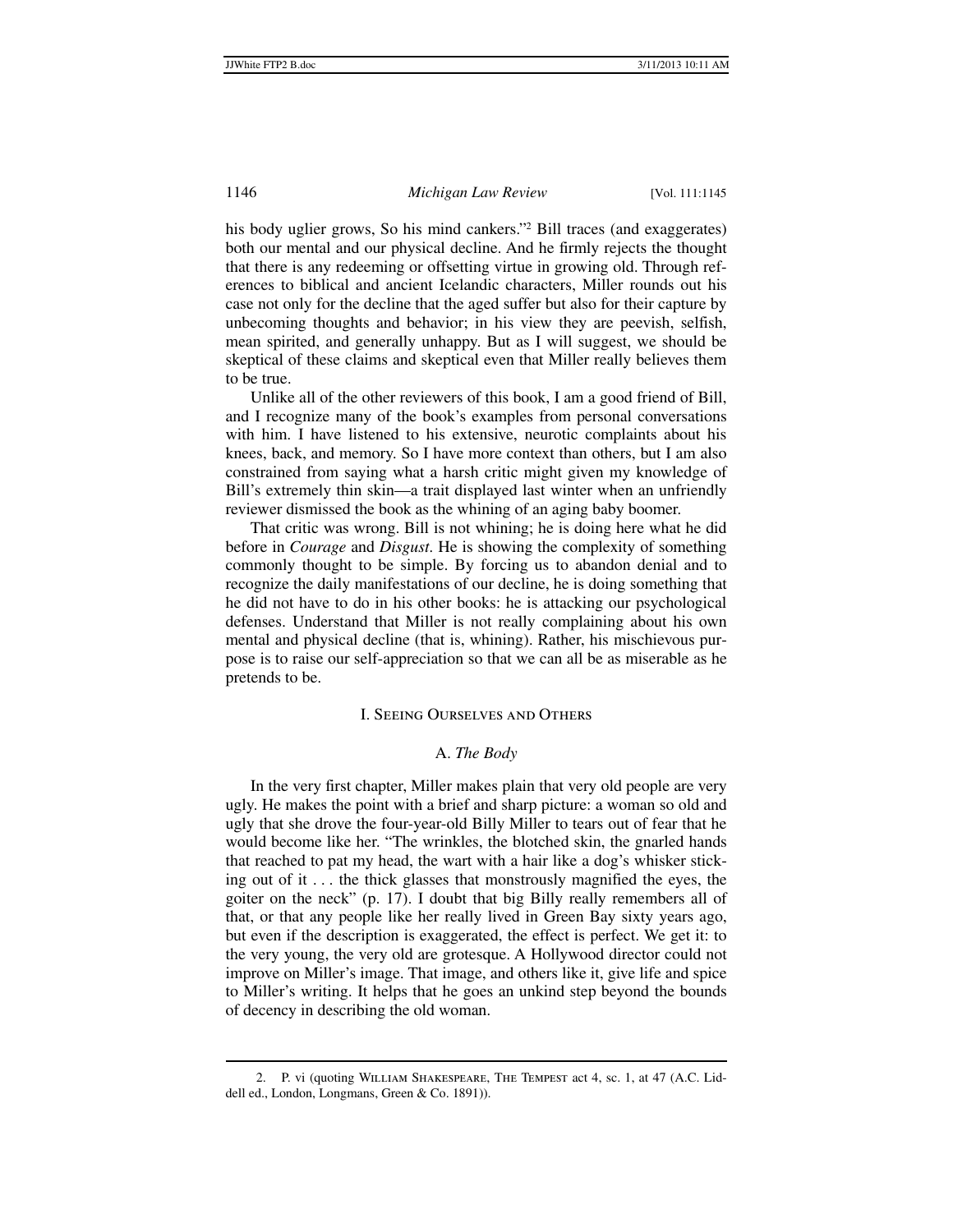So we aged are ugly. And, worse, Chapter One shows how our conscious and subconscious minds refuse to recognize how old and worn we look. Even after our conscious mind has received our reflection in the mirror or shop window, our subconscious mind refuses to accept it. Miller gets this just right when he notes that others—e.g., our students and colleagues—see through our denial and attending vanity. Miller, of course, shows his vanity by affecting an air of casualness in what is really a conscious and attentive conformity to the uniform of the postmodern male law professor (rubbersoled hiking shoes, denim blue jeans, and a blue denim or flannel work shirt). One of the wicked pleasures of having coffee with Bill is to suggest (truthfully or not) that he has a crumb of food hanging on his lip. The suggestion of food hanging on his lip—a sure sign of losing it—always drives the vain Miller into a fit of desperate swipes across his mouth to remove the offending crumb.

In any case, Chapter One nicely sets up the book. It acknowledges how awful we look—a whisker ornamenting an ear or a wart—and recognizes our refusal to see the evidence of old age even when it is before us in the mirror.

#### B. *The Mind*

"Things just do not happen as quickly in my brain as they once did" (p. 27). Miller shows us this by reciting his decline in reading speed, his failure to recall the meaning of well-known words in ancient languages, his inability to do simple mathematics without a pencil, and his inability to recall what he read last week.

He also identifies a telling sign of the aging mind—its tendency toward distraction. One opens his email inbox to get data from an old message that he knows to be there but then is distracted by a new message and, having read the new message, forgets his original purpose in opening the inbox. Put differently, the aging mind seems to lose its power to contemplate two or more successive tasks simultaneously.

By parading these explicit examples in front of us, Miller forces us to acknowledge these very failures as committed by our own minds. Even a determined denier will be forced to recognize his own mental failures in Miller's recitation. So Chapter Two confirms mental decline just as well as Chapter One confirms physical decline.

#### II. Meanness, Avarice, Cowardice

In Chapter Four specifically and in the chapters that follow, Miller embraces the "negative" view of old age. Going well beyond his documentation of failing flesh and faltering minds, Miller attributes a host of pejorative attitudes and habits to old age: "meanness, avarice, cowardice, peevishness, irascibility, moroseness, whining, . . . [and] repetitive garrulity" (p. 40). Since each of these nouns except garrulity includes an element of unhappiness, we can add unhappiness to the ills of the aged. His list implies what he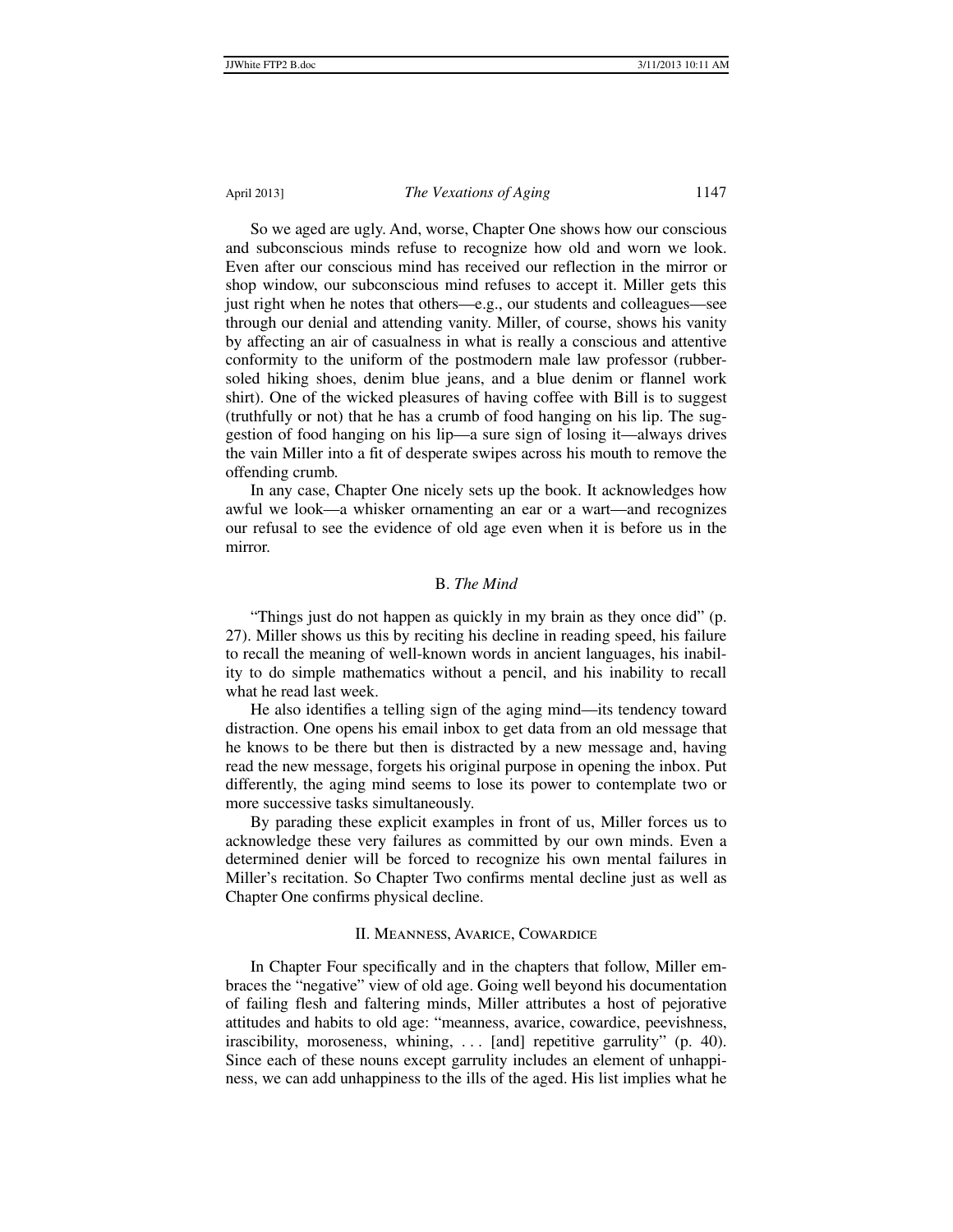does not say, namely that these characteristics are found more frequently in the old than in the young and middle-aged. So he is making the claim not just that old people exhibit these qualities, but also that they experience them more commonly and more intensely than others.

To make sure that the reader appreciates the strength of his opinion, Miller even attacks the academics that purport to find some good things about old age. These academics are adherents to "positive psychology" (p. 35). They claim that their survey research shows that old people are often happier than when they were young and are generally as happy as people of other ages. Miller gives a couple of vague references to studies that show emotional as well as intellectual decline with age, but he does not directly address the data of the positive psychologists. Instead, he ridicules their findings as "snake oil bearing the Stanford label" (p. 35).

Here I think Bill is wrong. He is straining to maintain his status as an iconoclast and curmudgeon. His thesis is that old people lose their muscle and then their minds, but the idea of happy (even if greatly diminished) geezers conflicts with that thesis. How could they not be ashamed that their golf handicaps have risen from seven to twenty-three, or that they can't do crosswords as well as they could before? Have they no self-appreciation, no dignity to be offended?

Few would accept the ills of old age just to avoid the stress and uncertainty of youth, but consider things that the young and middle-aged face but that the old-aged avoid. The complicated and anxious rituals of dating and mating are gone. A child's drug use, unwillingness or inability to go to college, or difficulty finding a job in a bad market has been resolved somehow. No longer is there the need to find the cash to acquire a fancy house or car. The precarious financial status of the elderly is a popular topic for the press now, but for many, the income available in retirement meets their diminished needs just as well as their income in middle age did.

Bill needs to remember the point that he makes in the book—law professors are blessed by being paid well for doing something that they enjoy. But we are the exception, not the rule. I see many lawyers who are frustrated and angry with the practice of law. Surely, the same must be true of those doing mindless factory work, hard menial jobs in hotels, garbage pickup, or waiting tables. How many midlevel employees are economically chained to a job in which they detest their boss? If these persons have put aside some money to go with their social security annuity, retirement means escape from work that they despise or suffer silently.

And not all lost skills are missed. A couple of years before he died at the age of ninety-three, my father-in-law quit playing golf. At lunch one day, he said that he did not miss playing golf, not even once. I doubt that the accountant who could carry ten-digit numbers in his head at age twenty-five worries much about the loss of that ability. Even I, who for twenty years enjoyed a prized avocation as a fighter pilot with the Air National Guard, cannot say that I miss flying much. I look back at it with pride and pleasure, but I would not today undertake the aggravation caused by harebrained superiors and the boring ground training that attend military flying.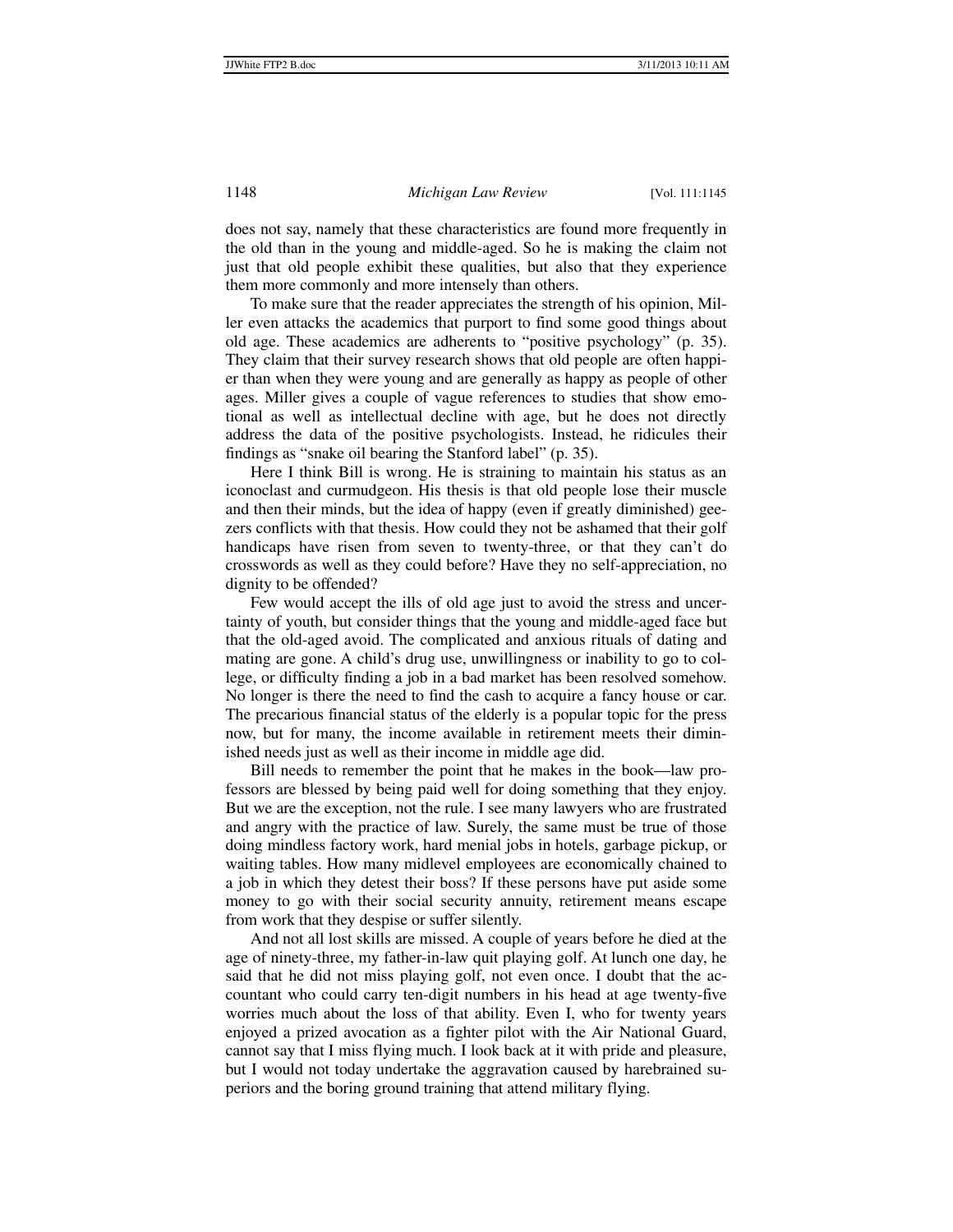$\overline{a}$ 

It weakens Miller's argument that he draws many of his examples of angry oldsters from antiquity. Consider Bersi, Kveld-Ulf, and Egil, all of the Icelandic Sagas, and David and Solomon from the Bible (pp. 61, 71–75, 102, 130). Being killed by one's child or brother is little to be feared these days. Miller need not fret that any of his four children will seek to hasten their considerable inheritance by doing away with their old man.3 Despite the financial insecurity that some aged experience, their lot is far better off than it was in the time of George Washington or Caesar. We need not fear the vengeance of an angry king or the call to wage hand-to-hand combat in a blood feud. Miller's examples of angry, vengeful oldsters from twelfthcentury Iceland or early Palestine make for interesting reading, but they do not accurately represent the world to which Miller speaks.

What really exposes Bill's insincerity in his claims about the aged's meanness, peevishness, et cetera, are the references to his mother and father in the book. It is his father, "a good and dignified man," who then beyond the age of eighty-five, challenges Bill's defense of the handsome salary that he earns writing about Icelandic sagas, and it is his father, the businessman, who asks the question that none of us ever ask each other: "What use would anyone put that to?" (pp. 193–94). Bill makes no suggestion that his father was losing it, nor that he was showing any real "meanness" in tweaking his son's nose. We see his mother in the addendum where she (age eighty-nine) takes Miller (age sixty-five) to the emergency room (pp. 264–65). He only hints there what I know from many conversations—that his mother is the picture of an active geezer. At age eighty-nine, she is still an accomplished and frequent golfer, follows the Packers, and has her wits about her.

So here are two examples from Bill's own life of people clearly in old age who exhibit none of the negative qualities that he asserts are the norm. They, of course, do not appear in the book as contented and happy geezers, but only because there is no room for such in the pessimistic story that Bill is telling. I believe that Bill is too quick to cast aside the positive psychologists' findings. He is too determined to maintain his dour, pessimistic façade. Stories about the worries and trials of old people from Shakespeare or antiquity better serve his purpose.

#### III. The Rest

Having dealt directly and persuasively with the story of physical and mental decline in the first few chapters, Miller devotes a large part of the rest of his book to topics that are only tangentially related to losing it. But many of these chapters are graced with little essays written with style and insight. For example, he tells us stories about the attempts of persons on their deathbeds to posthumously control their wealth. For example, we learn of Hrapp, who directs that he be buried upright by the front door of his house so that he can oversee his land and, presumably, curse anyone who does anything contrary to his wishes (pp. 159–64).

 <sup>3.</sup> Miller's kids seem even less interested in money than their father.